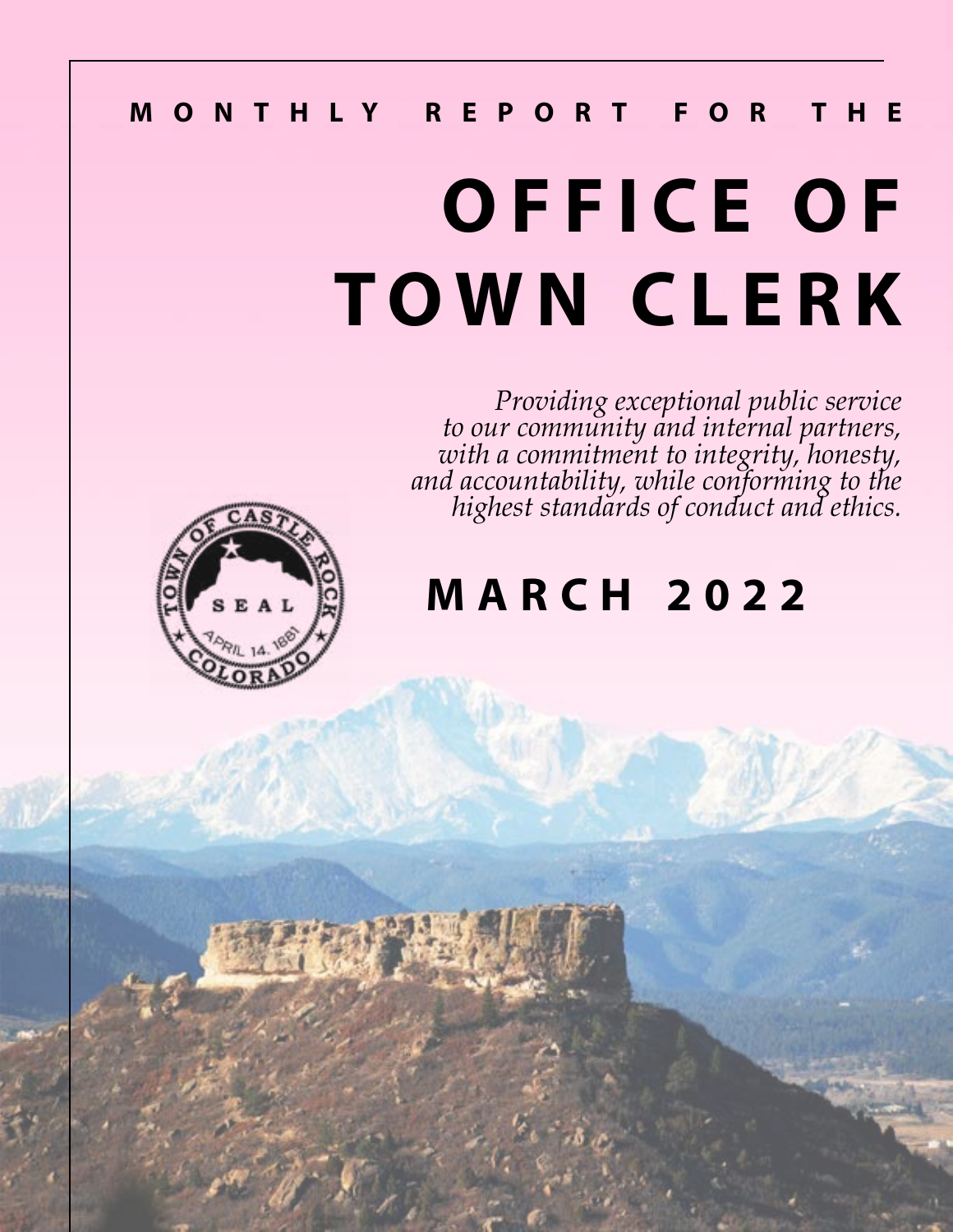

### **Elections**

*www.CRgov.com/elections*

*Guardians of Democracy Designated Election Official FCPA Filing Officer*

### **Records**

*Historian, Archivist, Keeper of the Laws, Legal Notices www.CRgov.com/municipal code* Route and execute Town documents Codify Town laws Archive Town records into Alchemy Publish and post legal notices

Process recordings and agreements for Legal

### **CORA Requests**

*Provide Transparency to the Public* Coordinate with departments to fill *www.CRgov.com/openrecords*

public records requests under Colorado Open Records Act

## **No Knock Program**

*www.CRgov.com/noknock Program Created in 2008 7,561 Total* **November 8, 2022 Regular Council Election** Mayor-at-Large Councilmember District 3 Councilmember District 5

August 1-29 - Council Candidates circulate petitions to appear on the ballot August 29 - Candidate Petitions are due